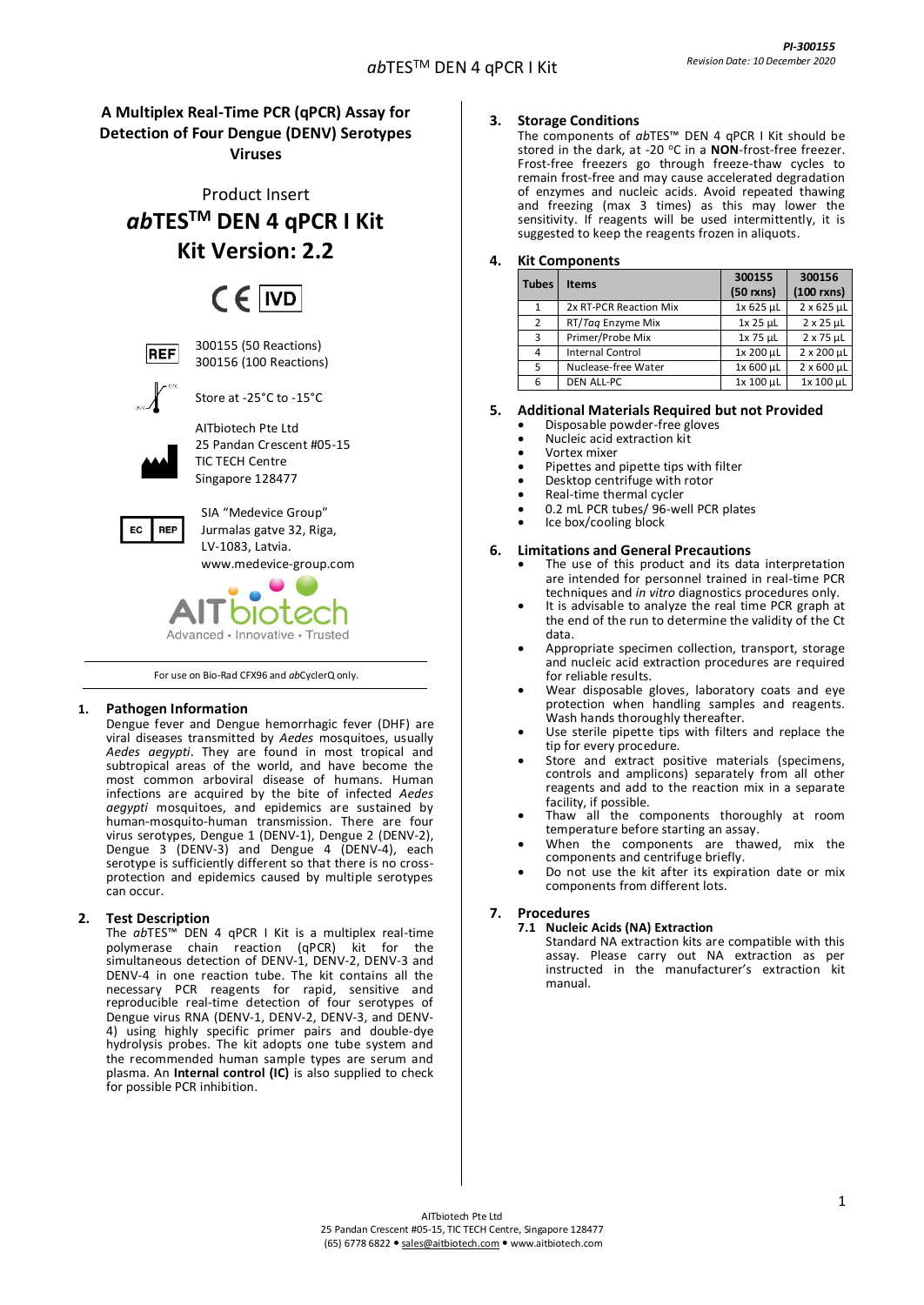#### **7.2 PCR Reaction Setup**

Thoroughly thaw all components, mix and spin briefly. Keep all components and samples on ice. Prepare your PCR reaction based on the following pipetting scheme:

|                             | Volume per reaction               |                                        |                                        |                                    |  |  |
|-----------------------------|-----------------------------------|----------------------------------------|----------------------------------------|------------------------------------|--|--|
| Reagent                     | <b>Test</b><br>sample<br>reaction | <b>Positive</b><br>control<br>reaction | <b>Negative</b><br>control<br>reaction | <b>Non</b><br>template<br>reaction |  |  |
| 2x RT-PCR<br>Mix            | $12.5$ $\mu$ L                    | $12.5$ $\mu$ L                         | $12.5$ $\mu$ L                         | 12.5 µL                            |  |  |
| RT/Tag<br>Enzyme<br>Mix     | $0.5$ $\mu$ L                     | $0.5$ $\mu$ L                          | $0.5$ $\mu$ L                          | $0.5$ $\mu$ L                      |  |  |
| Primer/Probe<br>Mix         | $1.5$ $\mu$ L                     | $1.5$ $\mu$ L                          | $1.5$ $\mu$ L                          | $1.5$ $\mu$ L                      |  |  |
| Nuclease-<br>Free Water     | $4.5$ µL                          | 4.5 µL                                 | $4.5$ µL                               | 10.5 µL                            |  |  |
| Internal<br>control         | $1.0\mu$ L                        | $1.0\mu$ L                             | $1.0\mu$ L                             |                                    |  |  |
| Positive<br>Control         |                                   | $5.0 \mu L$                            |                                        |                                    |  |  |
| Extracted<br>Test<br>Sample | $5.0 \mu L$                       |                                        |                                        |                                    |  |  |
| <b>Total</b><br>Volume      | 25 µL                             | $25 \mu L$                             | 25 µL                                  | 25 µL                              |  |  |

#### **7.3. PCR Cycling Conditions**

The following cycling conditions were established and validated on Bio-Rad CFX96 and *ab*CyclerQ. You may need to adjust these conditions for other realtime platforms. **Cy5** (DENV-1), **FAM** (DENV-2), **Texas Red** (DENV-3), **Quasar 705/Alexa Fluor 680** (DENV-4) and **HEX** (IC) channels should be chosen and the fluorescence is measured at the annealing phase of each cycle.

| Phase        | <b>Description</b>       | No. of<br><b>Cycles</b> | <b>Temperature</b> | <b>Duration</b> |
|--------------|--------------------------|-------------------------|--------------------|-----------------|
| $\mathbf{1}$ | <b>cDNA</b><br>synthesis | 1                       | 53 $^{\circ}$ C    | 10 min          |
| 2            | Taq<br>activation        | 1                       | $95^{\circ}$ C     | 2 min 30 sec    |
|              |                          |                         | 95 $^{\circ}$ C    | 17 sec          |
| 3            | Amplification            | 42                      | *59 °C             | 31 sec          |
|              |                          |                         | 68 °C              | 32 sec          |

*\*Data acquisition at annealing phase*

#### **8. Performance Characteristics**

All reactions for performance characteristics were performed using the *ab*TES™ DEN/CHIKU 5 qPCR I Kit on the Bio-Rad CFX96 and *ab*CyclerQ. The reaction composition, cycling condition and primer/probe design for the DENV-1, DENV-2, DENV-3 and DENV-4 targets of the *ab*TES™ DEN/CHIKU 5 qPCR I Kit are identical to this kit. The data generated is therefore considered a good representative of the performance of this kit.

#### **8.1. Analytical Sensitivity**

Analytical sensitivity (limit of detection) is defined as the lowest concentration at which the assay can detect with a positivity rate of at least 95%.

The analytical sensitivity of the assay was determined by analyzing a dilution series of Commercial RNA Controls (Vircell) from 0.5 to 500 copies/µl. The testing was carried out in either 10-replicates (for concentrations ≥50 copies/µl) or 14-replicates (for concentrations <50 copies/µl). The analytical sensitivity was estimated by probit analysis using SPSS release 16.0.0.

The analytical sensitivity (not in consideration of extraction) was determined to be the following:

| <b>Target</b> | <b>Detecing</b><br>channel       | <b>Analytical Sensitivity</b><br>(95% confidence) |                        |  |
|---------------|----------------------------------|---------------------------------------------------|------------------------|--|
|               |                                  | <b>CFX96</b>                                      | abCyclerQ              |  |
| DENV-1        | Cy5                              | 10.30 copies/uL                                   | $0.55$ copies/ $\mu$ l |  |
| DENV-2        | <b>FAM</b>                       | 2.82 copies/uL                                    | 12.5 copies/ul         |  |
| DENV-3        | Texas Red                        | 23.77copies/uL                                    | 14.80 copies/ul        |  |
| DENV-4        | Quasar705<br>/Alexa<br>Fluor 680 | 3.22 copies/uL                                    | $0.73$ copies/ $\mu$ l |  |

#### **8.2. Analytical Specificity**

The assay was tested for potential cross-reactivity against the following panel of 20 organisms. No cross-reactivity was observed.

|                                       | <b>Organisms Tested for Analytical Specificity</b> |  |  |  |  |
|---------------------------------------|----------------------------------------------------|--|--|--|--|
| Chlamydophila<br>pneumoniae (AR-39)   | Paravovirus b19                                    |  |  |  |  |
| Cytomegalovirus<br>(AD-169)           | Staphylococcus aureus<br>(FPR3757)                 |  |  |  |  |
| Enterovirus 71 (BrCr)                 | Streptococcus pneumoniae                           |  |  |  |  |
| Epstein-barr virus<br>(HTB-62)        | Varicella zoster virus (Ellen)                     |  |  |  |  |
| Hepatitis B virus                     | West nile virus<br>(New York 99)                   |  |  |  |  |
| $HIV-1$                               | Dengue 1 virus                                     |  |  |  |  |
| Human herpes virus 6                  | Dengue 2 virus                                     |  |  |  |  |
| Influenza A virus<br>(pdm H1N1-2009)  | Dengue 3 virus                                     |  |  |  |  |
| Influenza B virus                     | Dengue 4 virus                                     |  |  |  |  |
| Mycobacterium<br>tuberculosis (H37Rv) | Chikungunya virus                                  |  |  |  |  |

#### **8.3. Precision/Reproducibility**

The inter-assay (variability between different runs) and intra-assay (variability within one run) precision was determined by performing the assay once per day in 5-replicates over a period of 2 days for 5 samples of different concentrations (total of 50 reactions per target).

For all the 4 targets, the qualitative results of all 50 reactions were 100% reproducible.

The coefficient of variation (CV) of the cycle threshold (Ct) for the intra- and inter-assay precision is as follows:

**Inter**-assay precision data showing %CV (calculated from Ct values) at each concentration:

|        | 2000      | 1000      | 500       | 100       | 50        |
|--------|-----------|-----------|-----------|-----------|-----------|
|        | copies/µl | copies/µl | copies/µl | copies/µl | copies/µl |
| DENV-1 | 1.7%      | 1.7%      | 1.0%      | 1.2%      | 1.2%      |
| DENV-2 | 0.5%      | 0.7%      | 0.7%      | 0.7%      | 0.8%      |
| DENV-3 | 1.1%      | 0.8%      | 1.2%      | 1.0%      | 1.1%      |
| DENV-4 | 1.3%      | 1.0%      | 0.5%      | 1.0%      | 1.2%      |

**Intra**-assay precision data showing %CV (calculated from Ct values) at each concentration:

|        | 2000      | 1000                 | 500       | 100       | 50        |
|--------|-----------|----------------------|-----------|-----------|-----------|
|        | copies/µl | copies/ <sub>µ</sub> | copies/µl | copies/µl | copies/µl |
| DENV-1 | 1.5%      | 1.8%                 | 1.0%      | 1.2%      | 1.2%      |
| DENV-2 | 0.5%      | 0.6%                 | 0.8%      | 0.5%      | 0.7%      |
| DENV-3 | 0.7%      | 0.7%                 | 0.9%      | 1.1%      | 1.0%      |
| DENV-4 | 1.3%      | 0.9%                 | 0.5%      | 1.0%      | 1.3%      |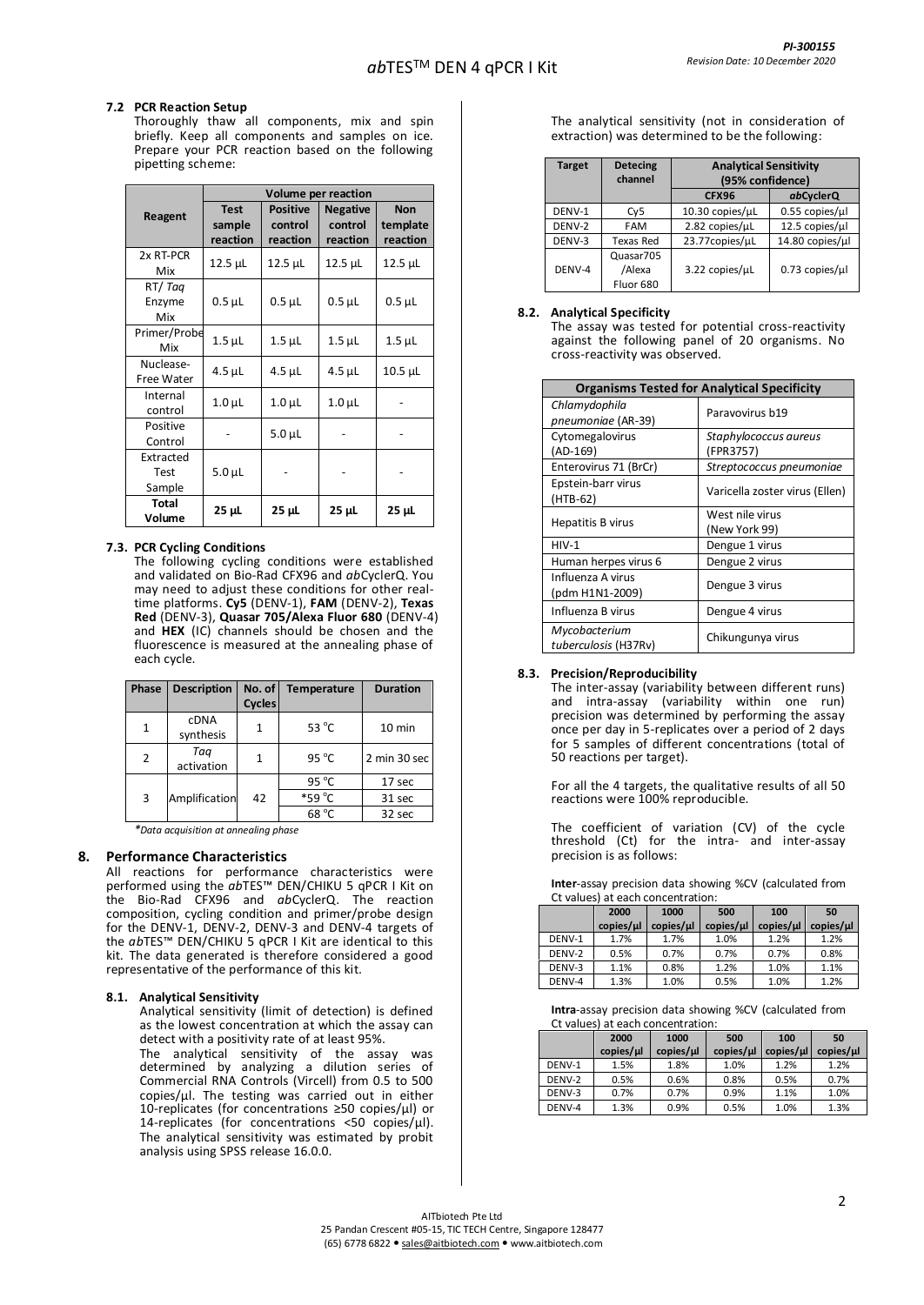## **8.4. Diagnostic Evaluation**

The assay was evaluated using 177 clinical samples previously serotyped by nested PCR and or Sanger sequencing and or third real-time PCR assay.

#### Diagnostic sensitivity and specificity of **DENV-1**:

|                         | $ab$ TES ( $n=177$ ) | Sensitivity/    |                    |  |
|-------------------------|----------------------|-----------------|--------------------|--|
| <b>Reference Method</b> | DENV-1               | DENV-1          | <b>Specificity</b> |  |
|                         | <b>Positive</b>      | <b>Negative</b> |                    |  |
| <b>DENV-1 Positive</b>  | 81                   | 0               | 100%               |  |
|                         |                      |                 | sensitivity        |  |
| DENV-1 Negative         | ი                    | 96              | 100%               |  |
|                         |                      |                 | specificity        |  |
| Total                   | 81                   | 96              |                    |  |

## Diagnostic sensitivity and specificity of **DENV-2**:

|                         | $ab$ TES ( $n=177$ )      |                           | Sensitivity/         |
|-------------------------|---------------------------|---------------------------|----------------------|
| <b>Reference Method</b> | DENV-2<br><b>Positive</b> | DENV-2<br><b>Negative</b> | <b>Specificity</b>   |
| <b>DENV-2 Positive</b>  | 39                        | 2                         | 95.1%<br>sensitivity |
| <b>DENV-2 Negative</b>  | 3                         | 133                       | 97.8%<br>specificity |
| Total                   | 42                        | 135                       |                      |

#### Diagnostic sensitivity and specificity of **DENV-3**:

|                                                           | $ab$ TES ( $n=177$ ) | Sensitivity/    |                    |  |  |
|-----------------------------------------------------------|----------------------|-----------------|--------------------|--|--|
| <b>Reference Method</b>                                   | DENV-3               | DENV-3          | <b>Specificity</b> |  |  |
|                                                           | <b>Positive</b>      | <b>Negative</b> |                    |  |  |
| <b>DENV-3 Positive</b>                                    | 31                   | 2               | 93.9%              |  |  |
|                                                           |                      |                 | sensitivity        |  |  |
| <b>DENV-3 Negative</b>                                    |                      |                 | 96.5%              |  |  |
|                                                           | 139<br>5             |                 | specificity        |  |  |
| Total                                                     | 36                   | 141             |                    |  |  |
| Diagnostic sensitivity and specificity of <b>DENV-4</b> : |                      |                 |                    |  |  |
|                                                           | $\cdots$<br>----     |                 |                    |  |  |

|                         | $ab$ TES ( $n=177$ ) |                 | Sensitivity/       |  |
|-------------------------|----------------------|-----------------|--------------------|--|
| <b>Reference Method</b> | DENV-4               | DENV-4          | <b>Specificity</b> |  |
|                         | <b>Positive</b>      | <b>Negative</b> |                    |  |
| DENV-4 Positive         | 12                   |                 | 92.3%              |  |
|                         |                      |                 | sensitivity        |  |
| DENV-4 Negative         |                      | 164             | 100%               |  |
|                         | 0                    |                 | specificity        |  |
| Total                   | 12                   | 165             |                    |  |

#### **9. Interpretation of Data**

A sample will be considered as having a positive result if an amplification signal is detected in the respective fluorescence channel.

The result is regarded as true negative for DENV-1, DENV-2, DENV-3 and DENV-4 when the CY5, FAM, Texas Red and Q705 are negative and the HEX IC channel is positive.

| <b>Target</b>                          | DENV-1<br>(Cy5) | DENV-2<br>(FAM) | DENV-3<br>(Texas Red) | DENV-4<br>(Q705) | IC<br>(HEX) |
|----------------------------------------|-----------------|-----------------|-----------------------|------------------|-------------|
| DENV-1<br>positive                     | $\ddot{}$       |                 |                       |                  | $-$ /+      |
| DENV-2<br>positive                     |                 | $\ddot{}$       |                       |                  | $-$ /+      |
| DENV-3<br>positive                     |                 |                 | $\ddot{}$             |                  | $-$ /+      |
| DENV-4<br>positive                     |                 |                 |                       | $\ddot{}$        | $-$ /+      |
| <b>DEN ALL</b><br>Positive-<br>Control | $\ddot{}$       | $\ddot{}$       | +                     | $\ddot{}$        | $\ddot{}$   |
| Non-<br>template<br>Control            |                 |                 |                       |                  | $\ddot{}$   |

# **10. Troubleshooting**

**10.1. No signal observed with positive control in analytical channel and internal control channel**

- Check programmed temperature settings against the protocol given.
- Affirm if proper storage was done and check the expiry date on the kit; use a newer kit to repeat experiments if needed.
- Check proper volume of the reagent added during the PCR setup.

#### **10.2. Signal detected for negative control**

• A contamination in the reagents is highly possible. • Repeat experiment protocol and take steps to locate source of contamination.

#### **10.3. No signal observed with samples in analytical channel and internal control channel**

•PCR inhibition has possibly occurred: Re-purify samples to remove inhibitors and repeat PCR, if needed.